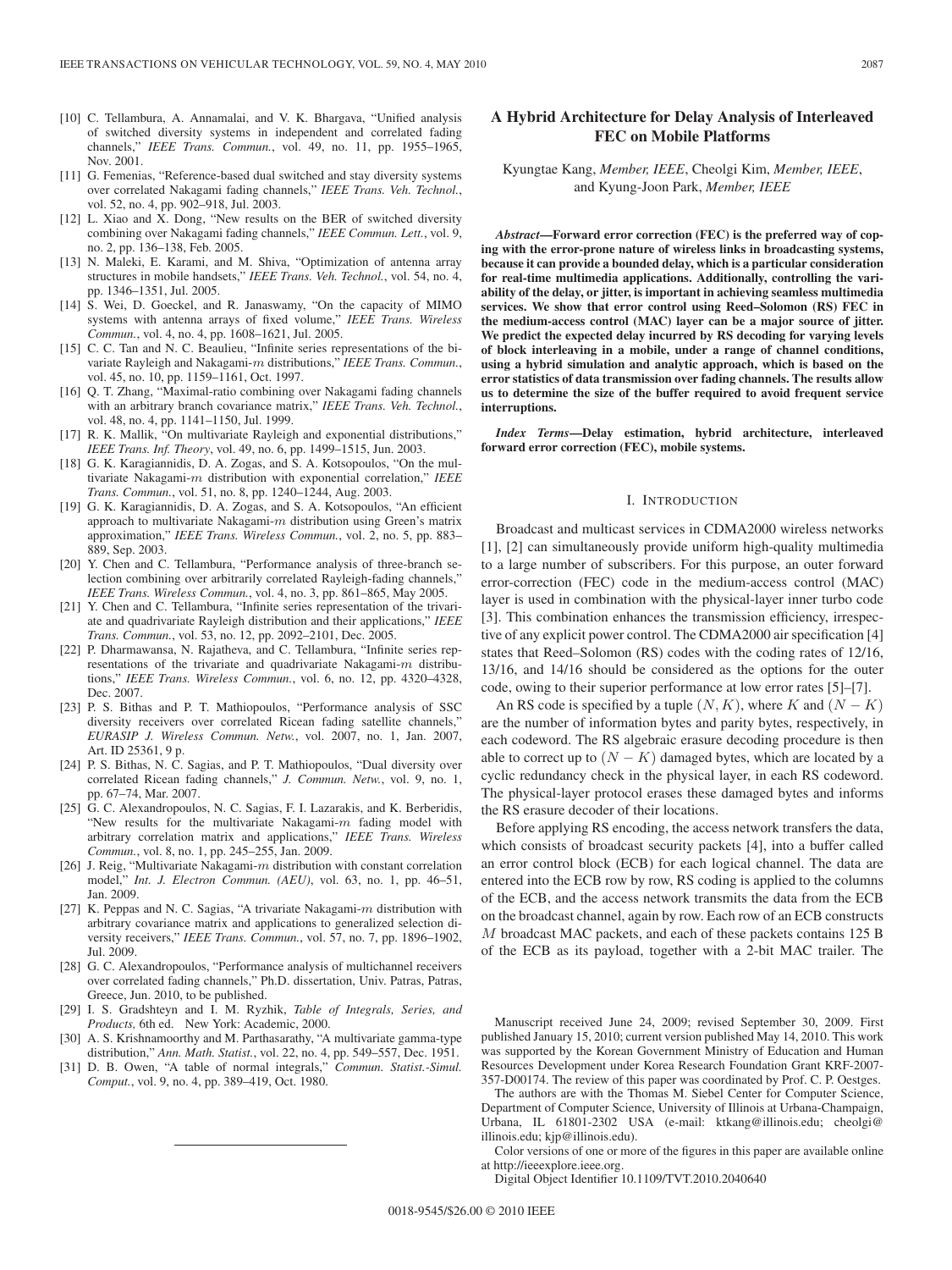purpose of the ECB is to permit block interleaving [10], [11], which allows efficient recovery from the bursts of errors, which frequently occur in communicating with mobile subscribers. The extent of this block interleaving can be adjusted by varying the value of  $M$ , which is the width of the ECB. A wide ECB provides increased time diversity, which improves the performance, even in the presence of time-varying shadowing.

Kang *et al.* [12] investigated this error-recovery structure within the context of data transmission in broadcast and multicast services in CDMA2000 wireless networks. They analyzed the RS decoding process in detail, derived a simplified model of the time that it requires, and presented the results of experiments performed with the SNU Energy Explorer (SEE) [13], which is a web-based mobile platform testbed based on the ARM7TDMI processor. Using this timing model, Cho *et al.* [12] estimated the time taken by RS decoding with a Gilbert–Elliot [13], [14] channel model of Rayleigh fading and found that jitter in the processing time of the RS decoder can lead to a discontinuity in multimedia streaming. Their evaluation of the jitter bound allowed them to suggest a system architecture based on a jitter earliest due date [15] model, which can ensure the continuity of real-time services for multimedia applications over a third-generation cellular broadcast network. However, this analysis only considered the maximum amount of interleaving when the ECB was wide enough to perfectly randomize the channel errors under most channel conditions. Additionally, the Gilbert–Elliot model has a limited capacity to represent the combination of long error bursts with a highly variable error rate, although it precisely describes the long-term error rate [16].

In this paper, we complement earlier work by considering various levels of block interleaving. We have developed a stochastic analysis of delay that allows the formulation of a delay model of RS decoding to accommodate various levels of ECB interleaving and conditions of the fading channel. Furthermore, we have replaced the bit-level Gilbert–Elliot model with a more sophisticated block-level error model of the fading channel to improve the accuracy of our analysis. In this model, the Markov approximation is combined with a detailed threshold model to provide a closer description of the block-error process that takes place in fading channels. These structures support hybrid analysis, in which the packet error rate (PER) of the physical channel is first obtained by simulating the inner code, and then, the PER is used to derive the parameters of the Markov model. This enables us to analyze the delay involved in MAC-layer RS decoding across the layers by taking the physical layer into account. Later, in this paper, we will establish the validity of this hybrid approach by comparing its results with those obtained by brute-force simulation. Our overall aim is to provide an integrated framework and, thus, to promote insights that can materially affect the design of the developing protocols that are necessary in each service layer of a wireless network if the goal of high-quality multimedia broadcast systems is to be achieved.

To the best of our knowledge, this study is the first analysis of the timing aspect of RS decoding in the context of broadcast services in CDMA2000 wireless networks. It is intended to provide a foundation for high-quality broadcast services, with special emphasis on delay-sensitive applications, such as multimedia. We have focused on CDMA2000 networks in this study, because they are currently deployed in many countries, but the applicability of the proposed hybrid analytic architecture is not limited to those networks, because it is both modular and extensible. Different protocol designs can easily be plugged into the architecture, allowing the performance of newer systems such as third-generation partnership project–long-term evaluation [17] or WiMAX [18] to be predicted and appropriate design parameters to be chosen.



Fig. 1. Representation of the error process by a state diagram with Markov parameters.

# II. BACKGROUND AND RELATED WORK

### *A. Error Statistics in Data Transmission Over Fading Channels*

Wireless channels with memory have widely been studied. However, some real-world channels do not lend themselves to theoretical analysis, and the development of simplified models is desirable. The investigation by Zorzi *et al.* [19] of the behavior of the block errors that arise in data transmission over fading channels took the specific coding and modulation scheme [19] into account and tracked the fading process symbol by symbol. This detailed approach includes the simulation of the third-order statistics of the block-error process. It was shown that a Markov approximation is a good model of the block-error process for a range of modulation schemes, block lengths, and errorcorrection capabilities of the outer code. Additionally, it was shown that the relationship between the marginal error rate and the transition probability essentially depends on an appropriately normalized version of the Doppler frequency. This relationship is, in fact, almost similar to that of the simple threshold model, which assumes that the value of the fading envelope is constant throughout the duration of a data block, and a block is successfully received if and only if the value of the fading envelope is above a certain threshold, for which closed-form expressions were obtained in [20], for the Rayleigh-fading case. This fact suggests a unified approach to the modeling of the physical channel, which could simplify the analysis of the upper layer protocols.

In this detailed threshold model [19], the Markov process is specified by two independent parameters  $q$  and  $r$ , which are the transition probabilities that relate the transmission status of the consecutive packets, as shown in Fig. 1. (Recall that each MAC packet contains a 125-B payload.) The channel generates a packet error whenever the Markov chain reaches the bad state, which results in the erasure of the payload that it contains. Finally, the analytical expression for the Markov parameters of the threshold model for flat Rayleigh fading [19] is

$$
F = -\frac{1}{\log(1 - \varepsilon)}\tag{1}
$$

where F is the fading margin, and  $\varepsilon$  is the steady-state PER, which is given as follows:

$$
\varepsilon = \frac{r}{q+r}.\tag{2}
$$

The average length of a burst of packet errors is  $1/r$ , where

$$
r = \frac{Q\left(\sqrt{\frac{2/F}{1-\rho^2}}, \rho \sqrt{\frac{2/F}{1-\rho^2}}\right) - Q\left(\rho \sqrt{\frac{2/F}{1-\rho^2}}, \sqrt{\frac{2/F}{1-\rho^2}}\right)}{e^{\frac{1}{F}} - 1}.
$$
 (3)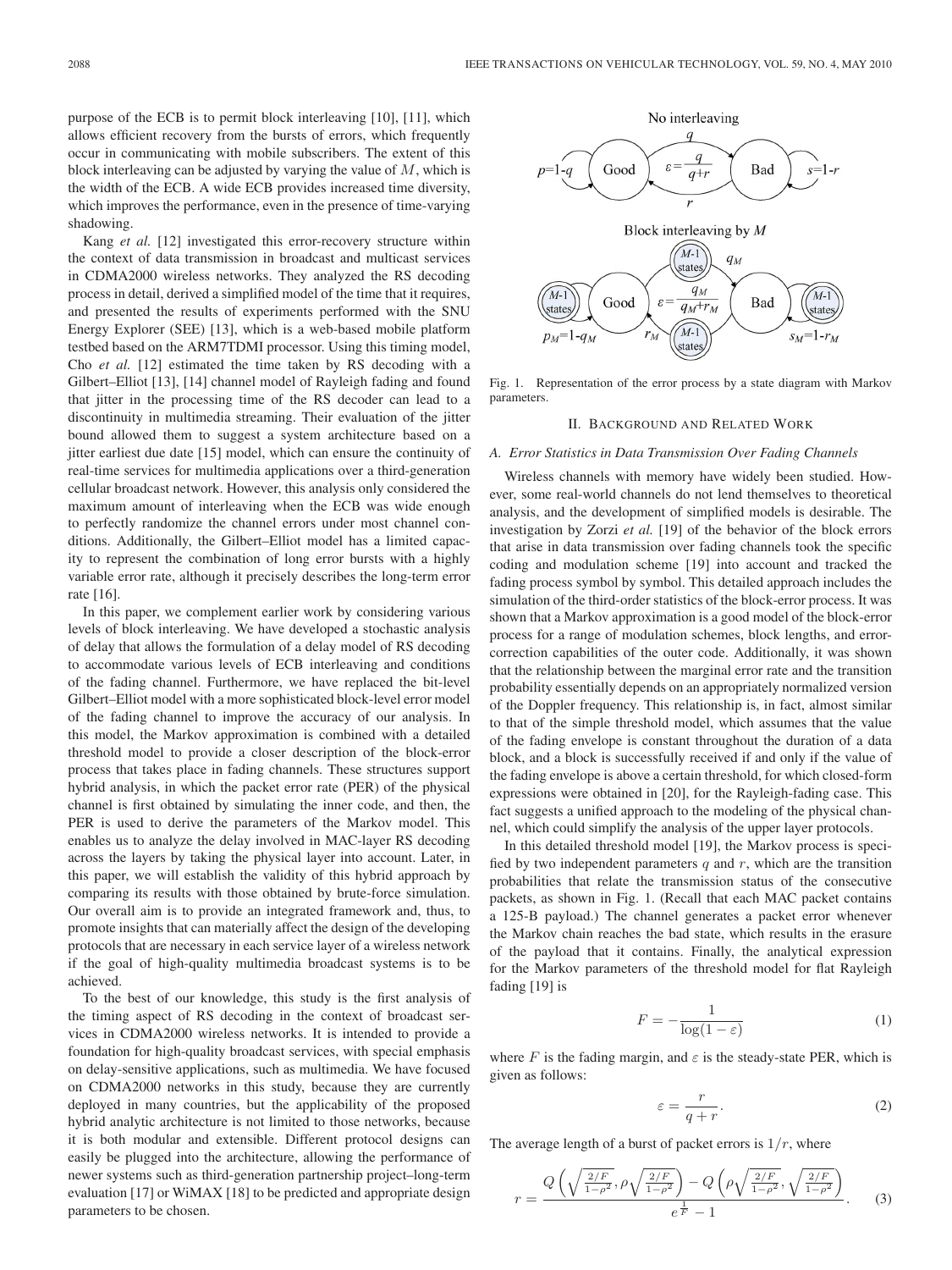The term  $\rho$  is the correlation coefficient of the two samples of the complex Gaussian fading process and is equal to  $\rho = J_0(2\pi f'_D)$ , where  $J_0(\cdot)$  is the Bessel function of the first kind and of zeroth order, and  $(f'_D)$  is the normalized version of the Doppler frequency. In particular, the value of  $f'_D$  is calculated as  $f'_D = f_D N_{BL}T$ , where  $f_D$  is the maximum Doppler frequency,  $N_{BL}$  is the block size, and T is the symbol duration. When the value of  $f'_D$  is very small, the fading process is highly autocorrelated (slow fading); on the other hand, for very large values of  $f'_{D}$ , the two samples of the channel are almost independent (fast fading). Additionally

$$
Q(x,y) = \int_{y}^{\infty} e^{-\frac{x^2 + w^2}{2}} I_0(xw)w dw
$$
 (4)

is the Marcum-Q [21] function. Thus, the relationship between the two parameters  $\varepsilon$  and  $r$  can be expressed as

$$
r = \frac{1 - \varepsilon}{\varepsilon} \left[ Q(\theta, \rho \theta) - Q(\rho \theta, \theta) \right]
$$
 (5)

where

$$
\theta = \sqrt{\frac{-2\log(1-\varepsilon)}{1-\rho^2}}.\tag{6}
$$

Equation (5) can be used as an approximation for the functional relationship between the Markov parameters and the average PER. This Markov approximation takes the average PER and the speed of a fading process as the input parameters and is used in conjunction with the detailed threshold model to describe the behavior of the block-error process produced by a fading channel. It is a useful tool to simplify the performance evaluation of higher layer protocols.

The preliminary step to use this approximation is, therefore, to determine the inputs of the threshold model, which are the average PER  $\varepsilon$  and normalized version of the Doppler frequency  $(f'_D)$ . In particular, the average PER depends on the details of the modulation/coding scheme used and the physical-layer packet sizes. By considering the signal-to-noise ratio (SNR) of the forward data channel, types of modulations, code rate, and the physical-layer packet size, the average PER experienced by the mobile is obtained using the coded modulation library (CML) from the Iterative Solutions [22], which is an open-source library for simulating turbo codes in MATLAB. The CML contains support for block turbo codes while supporting various modulation formats, as well as channel types such as additive white Gaussian noise and block Rayleigh fading. It even incorporates the CDMA2000 turbo code, which makes the simulation of CDMA2000 turbo encoding and decoding very straightforward.

## *B. Measuring the Execution Time of RS Decoding*

RS decoding can be carried out with either the software or specialpurpose hardware. The major difficulty in software implementations is that general-purpose processors do not support Galois field arithmetic; however, their advantage is that there is no need for special hardware. In addition, software implementation of the RS decoder allows the legacy systems to be relatively easily upgraded by changing their firmware. Recent improvements in the RS algorithms, together with the increases in the processor performance, indicate that software implementations can now run at relatively high data rates.

We used a software implementation of the RS erasure decoder, which is highly optimized for speed, memory, and platform, particularly with respect to the Berlekamp algorithm [23]. An optimized version of the Berlekamp algorithm called Berlekamp–Massey [24] is an efficient way of finding the shortest linear feedback shift



Fig. 2. Computational components  $C_1$ ,  $C_2$ , and  $C_3$  of the RS decoding process.

register (LFSR) for a given output sequence. A slightly modified Berlekamp–Massey algorithm, which solves the equivalent problem of obtaining the smallest polynomial that describes a linearly recurrent sequence, has recently been suggested [25]. A sample implementation provided by Henry Minsky [26] and managed by the SourceForge software development and revision control system was used in our experiments.

Previously [12], we analyzed the RS decoding process in detail and derived a simplified model of the time that it requires. In our model, the process is split into three computational components, as shown in Fig. 2:  $C_1$  computes the syndrome of a received codeword to determine whether there are any erasures at all and then decides whether to try to correct them; if erasures are present,  $C_2$  builds the syndromes needed to correct them, and  $C_3$  performs the loops required to make the corrections. Thus,  $C_1$  operates on every codeword received,  $C_2$ is called once for each codeword that contains erasures, and  $C_3$  is repeatedly invoked until no more erasures remain in that codeword.

An ECB subblock is a group of 125 codewords, and  $T_{sb}^{(N,K)}(z)$  is the time required to decode an ECB subblock that has been encoded with an  $(N, K)$  code, when that subblock contains z packet erasures. If the value of z is larger than 0 or less than or equal to  $(N - K)$ , then the total processing time can be determined as follows [12]:

$$
T_{\rm sb}^{(N,K)}(z) = T_1^{(N,K)} + T_2^{(N,K)} + zT_3^{(N,K)} \tag{7}
$$

where  $T_i^{(N,K)}$  is the time taken by the *i*th component to decode an ECB subblock containing a single packet erasure. However, if the value of z is zero or larger than  $(N - K)$ , then  $T_{sb}^{(N,K)}(z)$  is equal to  $T_1^{(N,K)}$ . Values of  $T_i^{(N,K)}$  were experimentally measured using the SEE and are presented in Table I.

# III. ANALYTIC MODEL OF THE RELATIONSHIP BETWEEN DELAY AND BLOCK INTERLEAVING

Fig. 1 shows that the amount of block interleaving also affects the Markov description of consecutive packets in an ECB subblock. With  $M$ -block interleaving, there are  $M$  possible transitions of the "channel state" that can take place between two consecutive packets within a particular ECB subblock, because the threshold model that we previously outlined assumes that the fading process remains constant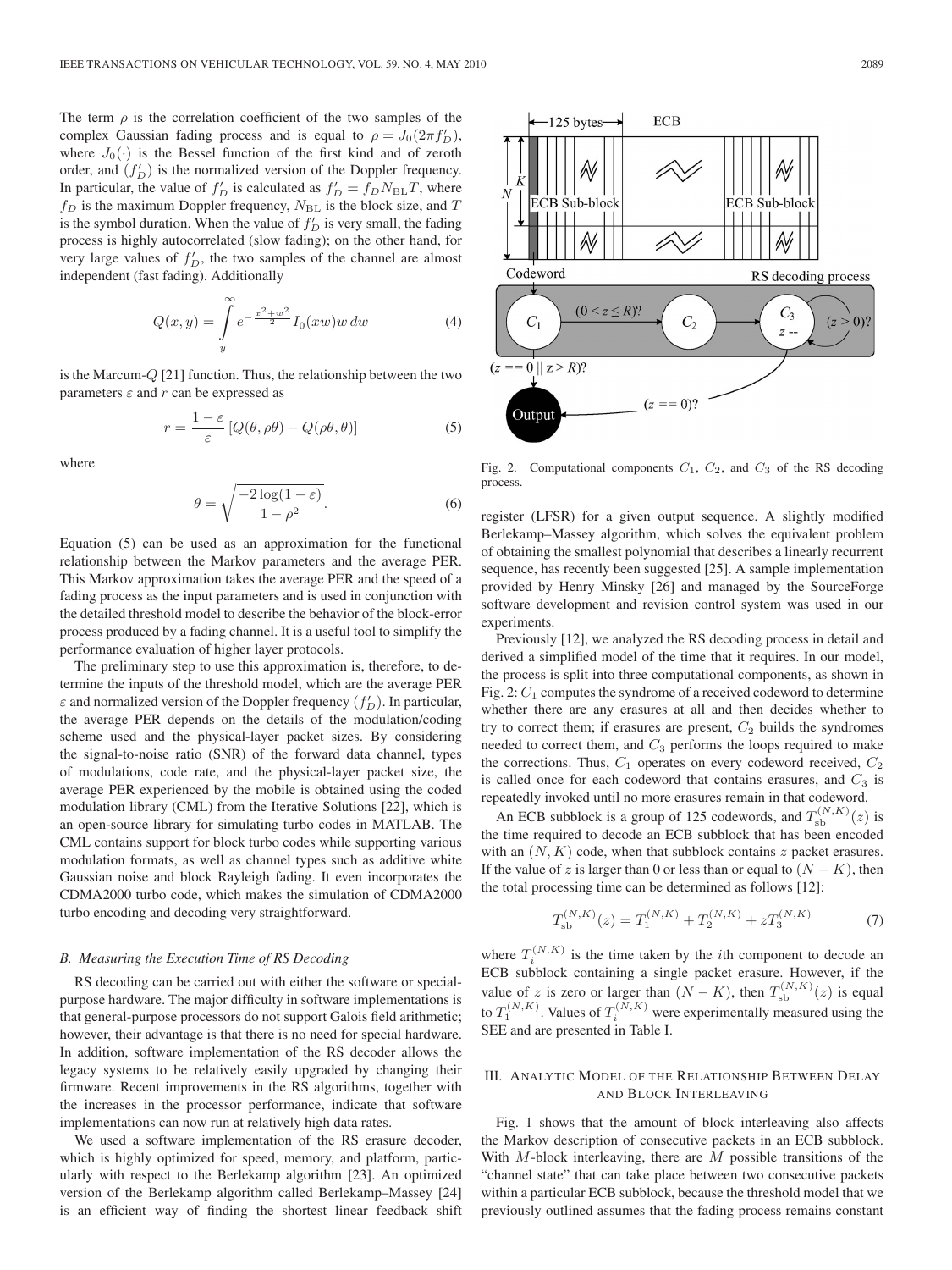TABLE I TIME TAKEN BY EACH COMPUTATIONAL COMPONENT TO DECODE AN ECB SUBBLOCK CONTAINING A SINGLE PACKET ERASURE

| RS code  |        |          |          |  |  |
|----------|--------|----------|----------|--|--|
| (N,K)    |        |          |          |  |  |
| (16.12)  | 1487.5 | 102937.5 | 6850.0   |  |  |
| (16, 13) | 1012.5 | 82325.0  | 6537.5   |  |  |
| (16, 14) | 537.5  | 62737.5  | 6137.5   |  |  |
| (32, 24) | 7612.5 | 194925.0 | 8287.5   |  |  |
| (32,26)  | 5637.5 | 147375.0 | 7500.0   |  |  |
| (32, 28) | 3687.5 | 103525.0 | 6712.5   |  |  |
|          |        |          | $\mu$ s) |  |  |

for the duration of one packet. A binary Markov process for the threshold model is shown [19] to be an adequate approximation for Doppler speeds between about 1 and 70 m/s. On the basis that we are considering speeds within this range, the resulting Markov transition parameters  $(q_M, r_M)$  can be determined from the following relation:

$$
\begin{pmatrix} 1 - q_M & r_M \\ q_M & 1 - r_M \end{pmatrix} \stackrel{\Delta}{=} \begin{pmatrix} 1 - q & r \\ q & 1 - r \end{pmatrix}^M.
$$
 (8)

Subsequently, to utilize the timing model (7) and the results obtained from it, as described in the previous section, we need to estimate how many erasures each ECB subblock can contain. By assuming that each ECB subblock consists of  $N$  packets, we can determine the probability of the mth ECB subblock ( $1 \le m \le M$ ) containing z erasures in N packets, depending on the channel condition  $\Phi$ , which is represented by the tuple  $(\varepsilon, f'_D)$ , as well as on the transmission status of the first packet in that ECB, which is represented by  $\Psi$  (can be  $(G)$ ood or  $(B)$ ad), as follows:

$$
P^{N}(m, z | \Phi, \Psi) = P_{G}^{N}(m, z | \Phi, \Psi) + P_{B}^{N}(m, z | \Phi, \Psi)
$$
(9)

where  $P_G^N(m, z | \Phi, \Psi)$  and  $P_B^N(m, z | \Phi, \Psi)$  represent the probability that the  $m$ th ECB subblock contains  $z$  erasures in  $N$  packets when the transmission of the Nth packet in that subblock is successful or corrupted, respectively, indicating that the events are mutually exclusive. These two probabilities are given as follows:

$$
P_G^N(m, z | \Phi, \Psi)
$$
  
= 
$$
\begin{cases} r_M P_B^{N-1}(m, z | \Phi, \Psi) \\ + (1 - q_M) P_G^{N-1}(m, z | \Phi, \Psi), & (0 \le z \le N - 1) \\ 0, & (z = N) \end{cases}
$$
 (10)

$$
P_B^N(m, z | \Phi, \Psi)
$$
  
= 
$$
\begin{cases} (1 - r_M) P_B^{N-1}(m, z - 1 | \Phi, \Psi) \\ + q_M P_G^{N-1}(m, z - 1 | \Phi, \Psi), & (1 \le z \le N) \\ 0, & (z = 0). \end{cases}
$$
 (11)

As it is obvious that the values of  $P_G^N(m, N | \Phi, \Psi)$  and  $P_B^N(m, 0 | \Phi, \Psi)$  are zero, we can obtain the probabilities that the mth ECB subblock, consisting of  $N$  packets, contains zero or  $N$  packet erasures (i.e.,  $z = 0$  or N), depending on the transmission status of the first packet of the ECB  $\Psi$  as follows:

$$
P^{N}(m,0|\Phi,\Psi) = P_{G}^{N}(m,0|\Phi,\Psi)
$$

$$
= P_{G}^{1}(m,0|\Phi,\Psi)(1-q_{M})^{(N-1)} \qquad (12)
$$

$$
P^{N}(m, N | \Phi, \Psi) = P_{B}^{N}(m, N | \Phi, \Psi)
$$

$$
= P_{B}^{1}(m, 1)(1 - r_{M})^{(N-1)}.
$$
 (13)

When  $1 \le z \le N - 1$ , the number of packet erasures within an ECB subblock can also be predicted using the functions derived from (10) and (11). Each of these functions is recursively executed, and eventually, an irreducible value is obtained, which is  $P_G^j(m, j - 1 | \Phi, \Psi)$  for  $P_G$  and  $P_B^k(m, 1 | \Phi, \Psi)$  for  $P_B$ . These expressions can be expanded as follows:

$$
P_G^j(m, j - 1 | \Phi, \Psi) = P_B^1(m, 1 | \Phi, \Psi) (1 - r_M)^{j - 2} r_M \tag{14}
$$

$$
P_B^k(m,1|\Phi,\Psi) = P_G^1(m,0|\Phi,\Psi)(1-q_M)^{k-2}q_M \qquad (15)
$$

where  $(2 \le j, k \le N)$ . The terms  $P_G^1(m, 0 | \Phi, \Psi)$  and  $P_B^1(m, 1 | \Phi, \Psi)$ are the probabilities that delivery of the first packet in the mth  $(m \ge 2)$ ECB subblock either succeeds or fails, respectively, and are equal to

$$
P_G^1(m,0|\Phi,\Psi) = (1-q_m)P_G^1(1,0|\Phi,\Psi) + r_m P_B^1(1,1|\Phi,\Psi)
$$
 (16)

$$
P_B^1(m,1|\Phi,\Psi) = q_m P_G^1(1,0|\Phi,\Psi) + (1 - r_m)P_B^1(1,1|\Phi,\Psi)
$$
 (17)

where the initial variable  $P_G^1(1,0|\Phi,\Psi)$  and  $P_B^1(1,1|\Phi,\Psi)$  represent the probability of the transmission status of the first packet in that particular ECB as being *successful* or a *failure*, respectively. When the average PER is  $\varepsilon$ , the probability of successful delivery is  $1 - \varepsilon$ and  $P_G^1(1,0|\Phi,G) = 1 - P_B^1(1,1|\Phi,G) = 1$ , and the probability of failure is  $\varepsilon$  and  $P_G^1(1,0|\Phi,B) = 1 - P_B^1(1,1|\Phi,B) = 0$ . Finally, the probabilities that the mth  $(1 \le m \le M)$  ECB subblock contains z packet erasures  $P^{N}(m, z | \Phi)$  can be expressed in terms of the previously defined quantities, i.e.,

$$
P^{N}(m, z | \Phi) = P^{N}(\Phi, \Psi = G) P^{N}(m, z | \Phi, \Psi = G)
$$

$$
+ P^{N}(\Phi, \Psi = B)
$$

$$
P^{N}(m, z | \Phi, \Psi = B) = (1 - \varepsilon) P^{N}(m, z | \Phi, \Psi = G)
$$

$$
+ \varepsilon P^{N}(m, z | \Phi, \Psi = B). \tag{18}
$$

Thus, using  $(N, K)$  RS codes, the expected delay caused by RS decoding of an ECB under various channel conditions  $E[delay|\varepsilon, f'_{D}, N, K, M]$  can be predicted using

$$
E\left[\text{delay}|\varepsilon, f'_D, N, K, M\right] = \sum_{m=1}^{M} \sum_{z=0}^{N} T_{\text{sb}}^{(N,K)}(z) P^N(m, z | \Phi). \tag{19}
$$

#### IV. EVALUATION OF THE RESULTS

It has been reported [4] that wireless coverage significantly shrinks, even when using a (32,24) RS code, as the data rate is raised from 614.4 to 1228.8 kb/s, for mobiles in both pedestrian and vehicular situations. We will therefore assume the use of quadrature phaseshift keying (QPSK) modulation and a data rate of 614.4 kb/s, for a forward broadcast channel encoded with a turbo code with a rate of one third. The modulation and data rate used in the forward traffic channel [27] determine the size of each physical-layer packet, which is 128 B  $(N<sub>BL</sub> = 128)$  for the modulation, coding, and data rate considered in our study.

We use a hybrid approach to analyze the delay incurred by RS decoding and consider the threshold model to give a good estimate of the Markov parameters  $p, q, r$ , and s for the broad range of the two system parameters PER and Doppler speed  $f'_D$ . We can obtain a PER by simulation using CML [22], which contains support for the CDMA2000 turbo code and a fading channel. From that PER, we can then derive the parameters of the Markov chain using the threshold model, which then form part of our model of the delay in MAC-layer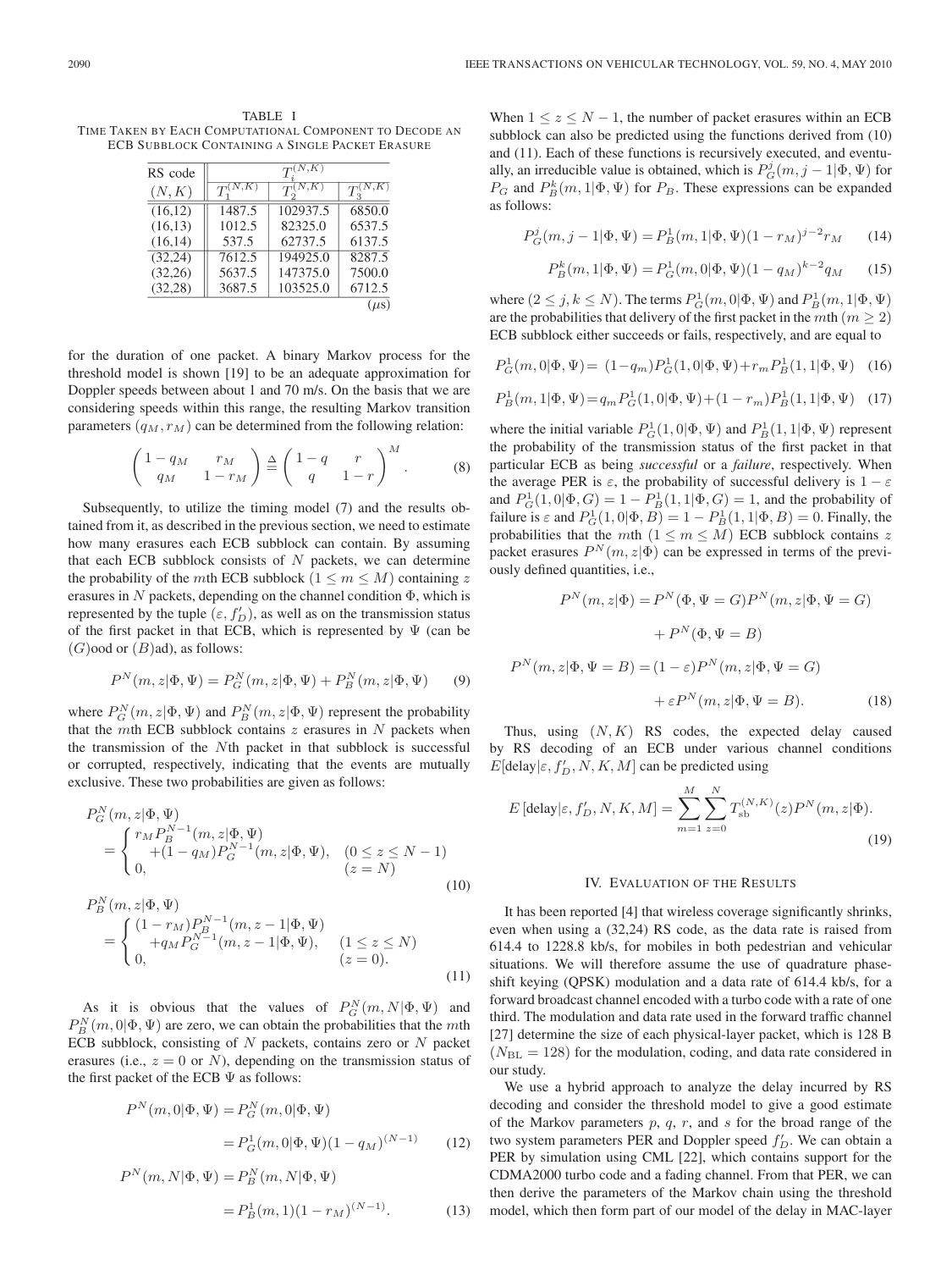

Fig. 3. Hybrid framework for analyzing the MAC-layer delay in mobile receivers.



Fig. 4. Effect of turbo coding on the average PER for varying values of the SNR.

RS decoding, as shown in Fig. 3. We have also run fuller simulations using CML, in which we simulate both turbo and RS decoding, on top of the fading channel. We will compare the results obtained by these two approaches. The values of  $f'_D$  that we considered were 0.01 and 0.1, corresponding to speeds of about 2 m/s (slow fading) and 20 m/s (fast fading), respectively, with a carrier frequency of 900 MHz and a reference data rate of 614.4 kb/s [28]. Each packet received at the mobile is filled into the ECB in rows over a period of 1 s, and decoding is then carried out along the columns. All the codewords were encoded with the RS code  $(32,24)$ . The value of M affects the level of block interleaving, and we tried values of 2, 4, 8, or 16.

Fig. 4 shows the average PER for different values of the SNR, when the inner code rate is one third and the physical-layer packet size is 1024 bits. These results, which were obtained from the CML turbo coding simulation, illustrate the performance of turbo coding in CDMA2000. Thus, for example, we can see that the resulting average PER varies between 0.001 and 0.1 as the value of the SNR for each QPSK symbol varies between −1.414 and −0.95 dB. The parameters of the Markov model when the SNR of the forward data channel is  $-1.414$  or  $-0.95$  dB and the values of  $f'_D$  are 0.01 or 0.1 can be found in Table II.

Fig. 5 shows values for the average delay incurred by RS decoding of a single ECB subblock, which illustrates the effect of block interleaving on delay. In Fig. 5, we compare the brute-force and the proposed hybrid methods to assess the accuracy of our approach. The discrepancy between the methods reaches 8% in the worst case, due to the shortcomings of the threshold model, which does not consider the

TABLE II EXAMPLE PARAMETERS OF THE MARKOV MODEL

| <b>SNR</b> | $-1.414dB$ |         | $-0.95dB$ |         |
|------------|------------|---------|-----------|---------|
| ε          | 0.01       |         |           |         |
| $\Gamma$   |            |         |           |         |
| 0.01       | 0.0006712  | 0.67055 | 0.0081277 | 0.07315 |
| 0.1        | 0.0009955  | 0.99457 | 0.0699767 | 0.62980 |

implications of a particular inner turbo code, and is limited to uncoded coherent phase-shift keying and noncoherent frequency-shift keying. Nevertheless, we are satisfied to an extent with the results obtained from the hybrid analytic method, which approximate those obtained by full end-to-end simulation reasonably well, as shown in Fig. 5. This shows that the performance of a turbo code can adequately be modeled by a threshold model that determines the chance of a block being successfully received by considering the value of the fading envelope to a given threshold. The adequacy of the model is more clearly shown in Fig. 4, in which we see that the PER drops from 1 to 0 in response to an increase in SNR of only 2 dB (from  $-2.5$  dB to  $-0.5$  dB).

The average delay incurred by RS decoding of an ECB subblock increases as the SNR drops to a threshold at which it is no longer possible to recover all the errors. If further errors occur, the RS decoder gives up on error correction, and the expected delay sharply drops. The slower one of our example mobiles with a smaller  $f'_D$ experiences longer error bursts with relatively long error-free intervals between them. Conversely, the mobile that is subject to faster fading experiences shorter but more frequent error bursts so that the errors are more sparsely distributed within the ECB for the same value of the SNR. As the second component  $C_2$  of the RS decoder takes much longer to run than the other two computational components [12], the mere presence of errors has more effect on the delay than their number in an ECB. Thus, although the expected delay in the faster mobile is longer than that in the slower mobile (see Fig. 5), saturation eventually occurs in both mobiles for any given PER when the error bursts are sufficiently interleaved by a large value of M.

Additionally, the average delay is longer for larger values of M, because the probability that an ECB subblock contains any corrupted packets is higher if the ECB is larger. Conversely, when  $M$  is small, error bursts are concentrated into some ECB subblocks, whereas others that are transmitted under the same channel conditions contain no errors at all; as a result, the average delay incurred by RS decoding of a single ECB subblock decreases. However, this delay eventually saturates when the ECB becomes large enough to provide sufficient interleaving to completely counter the error bursts. This saturation point comes sooner for the faster mobile.